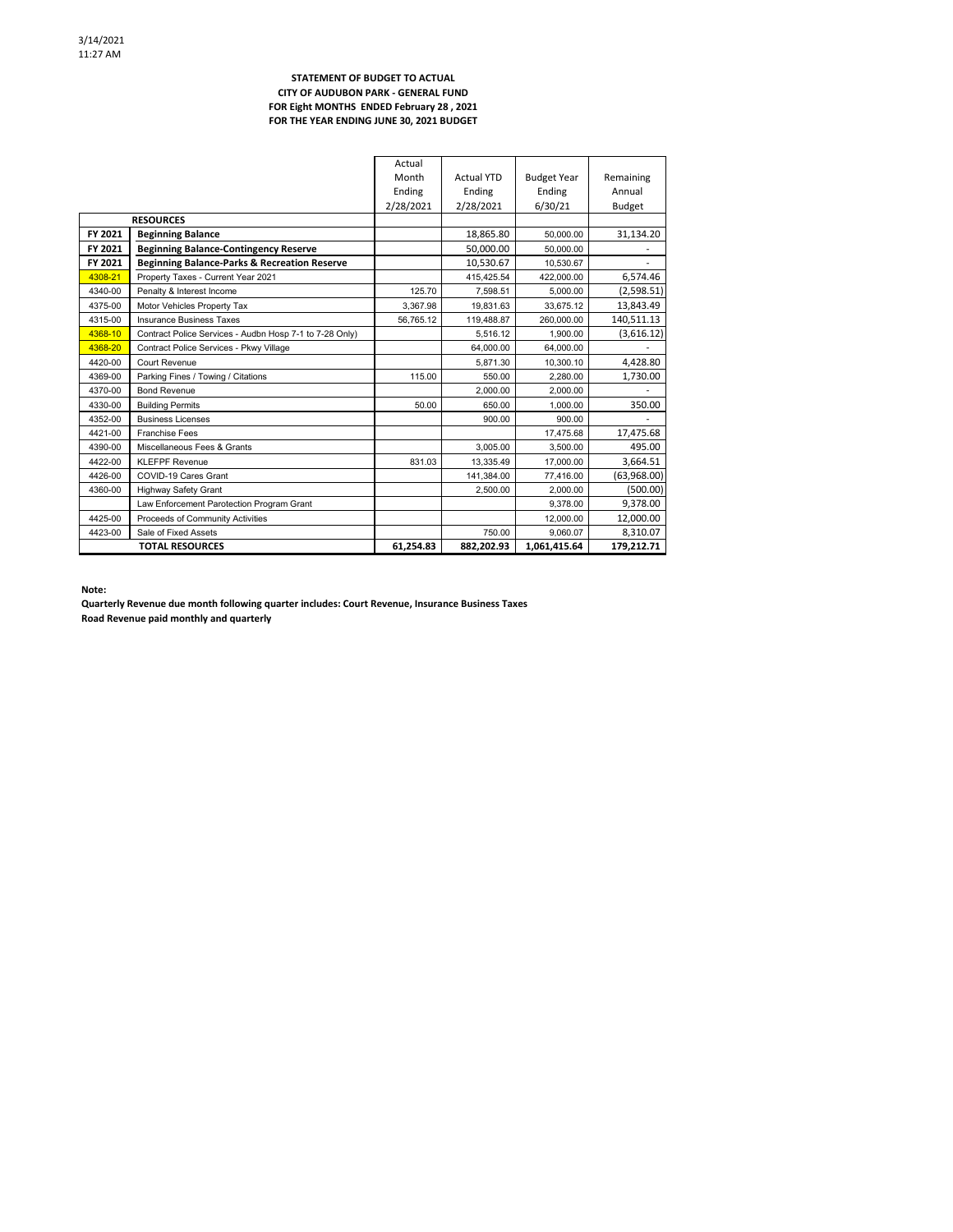## **STATEMENT OF BUDGET TO ACTUAL CITY OF AUDUBON PARK - GENERAL FUND FOR Eight MONTHS ENDED February 28 , 2021 FOR THE YEAR ENDING JUNE 30, 2021 BUDGET**

|         |                                           | Actual    |                   |                    |           |
|---------|-------------------------------------------|-----------|-------------------|--------------------|-----------|
|         |                                           | Month     | <b>Actual YTD</b> | <b>Budget Year</b> | Remaining |
|         |                                           | Ending    | Ending            | Ending             | Annual    |
|         |                                           | 2/28/2021 | 2/28/2021         | 6/30/21            | Budget    |
|         |                                           |           |                   |                    |           |
|         | <b>APPROPRIATIONS</b>                     |           |                   |                    |           |
|         | <b>Public Administration</b>              |           |                   |                    |           |
| 5300-00 | <b>Administrative Costs</b>               | 2,486.71  | 11,963.42         | 14,000.00          | 2,036.58  |
| 5504-00 | Supplies & Equipment                      | 552.11    | 4,846.21          | 7,000.00           | 2,153.79  |
| 5500-00 | Repairs & Maintenance                     | 937.94    | 17,428.48         | 18.000.00          | 571.52    |
| 6500-00 | Utitlities - LG&E, Water, etc.            | 13,811.01 | 40,984.20         | 51,500.00          | 10,515.80 |
| 5015-00 | Property Insurance 10%                    | 36.95     | 298.66            | 406.43             | 107.77    |
| 5020-00 | Liability Insurance 10%                   | 458.16    | 3,666.28          | 5,040.25           | 1,373.97  |
| 5340-00 | <b>Bookeeping Services</b>                | 780.00    | 1,885.00          | 6,000.00           | 4,115.00  |
| 5350-00 | <b>Clerks Salary</b>                      | 3,969.84  | 33,688.08         | 51,608.00          | 17,919.92 |
| 5004-00 | Payroll Expense - SS / Medicare           | 303.69    | 2,577.15          | 3,806.83           | 1,229.68  |
| 5005-00 | Workers' Compensation Insurance 10%       | 157.44    | 1,259.86          | 1,808.65           | 548.79    |
| 5010-00 | Unemployment Reserve - 12%                |           | 113.37            | 1,103.56           | 990.19    |
| 5200-00 | Legal Affairs                             | 367.50    | 12.232.50         | 16.000.00          | 3.767.50  |
| 5200-10 | Claims and Judgements Payable             |           | 16,000.00         | 16,000.00          |           |
| 5710-00 | Auditing                                  |           |                   | 6,800.00           | 6,800.00  |
| 5740-00 | <b>Property Valuation</b>                 |           |                   | 6,877.60           | 6,877.60  |
| 5527-00 | <b>Codification Ordinances</b>            | 995.00    | 2,846.60          | 2,000.00           | (846.60)  |
|         | <b>Total Public Administration</b>        | 24.856.35 | 149.789.81        | 207,951.32         | 58,161.51 |
|         | Parks & Recreation Reserve                |           |                   | 10,503.67          | 10,503.67 |
|         | <b>Contingency Reserve</b>                |           | ä,                | 50.000.00          | 50,000.00 |
|         |                                           |           |                   |                    |           |
|         | <b>Public Works</b>                       |           |                   |                    |           |
| 5452-10 | Supplies & Equipment                      | 1,136.91  | 3.169.00          | 16.422.16          | 13,253.16 |
| 5457-10 | Fuel                                      | 106.12    | 1,477.80          | 2,896.49           | 1,418.69  |
| 5480-10 | Property Insurance 20%                    | 73.89     | 591.27            | 812.87             | 221.60    |
| 5485-10 | Liability Insurance 20%                   | 916.32    | 7,332.56          | 10,080.50          | 2,747.94  |
| 5450-10 | Works Dept. - Salaries                    | 2,692.80  | 22,784.16         | 35,000.00          | 12,215.84 |
| 5451-10 | Director of Vehicular & Bldg. Maintenance |           |                   |                    |           |
|         |                                           | 1,656.00  | 12,612.00         | 17,500.00          | 4,888.00  |
| 5465-10 | Payroll taxes                             | 332.70    | 2,700.98          | 3,460.87           | 759.89    |
| 5470-10 | Unemployment reserve - 9%                 |           | 113.37            | 468.05             | 354.68    |
| 5475-10 | Workers' Compensation Insurance 20%       | 314.88    | 2,519.74          | 3,617.30           | 1,097.56  |
| 5454-10 | <b>Public Facilities</b>                  | 312.00    | 1,452.68          | 6,000.00           | 4,547.32  |
| 5453-10 | Parks & Recreation                        |           | 145.58            | 15.000.00          | 14,854.42 |
| 5455-10 | Forest Management                         | 1,560.00  | 10,751.89         | 39,000.00          | 28,248.11 |
| 6300-10 | Public Gardens (Garden Club Grant)        |           | 2.144.00          | 6,000.00           | 3,856.00  |
|         | Road Fund Supplemental                    |           |                   | 75,000.00          | 75,000.00 |
| 5495-10 | Roads-Debt Service Fund (Lease)           | 2,143.33  | 15.003.31         | 25.719.96          | 10,716.65 |
| 6510-00 | Sidewalk Set aside                        |           |                   | 15,900.00          | 15,900.00 |
|         | <b>Civic Engineering Services</b>         |           |                   | 4,432.45           | 4,432.45  |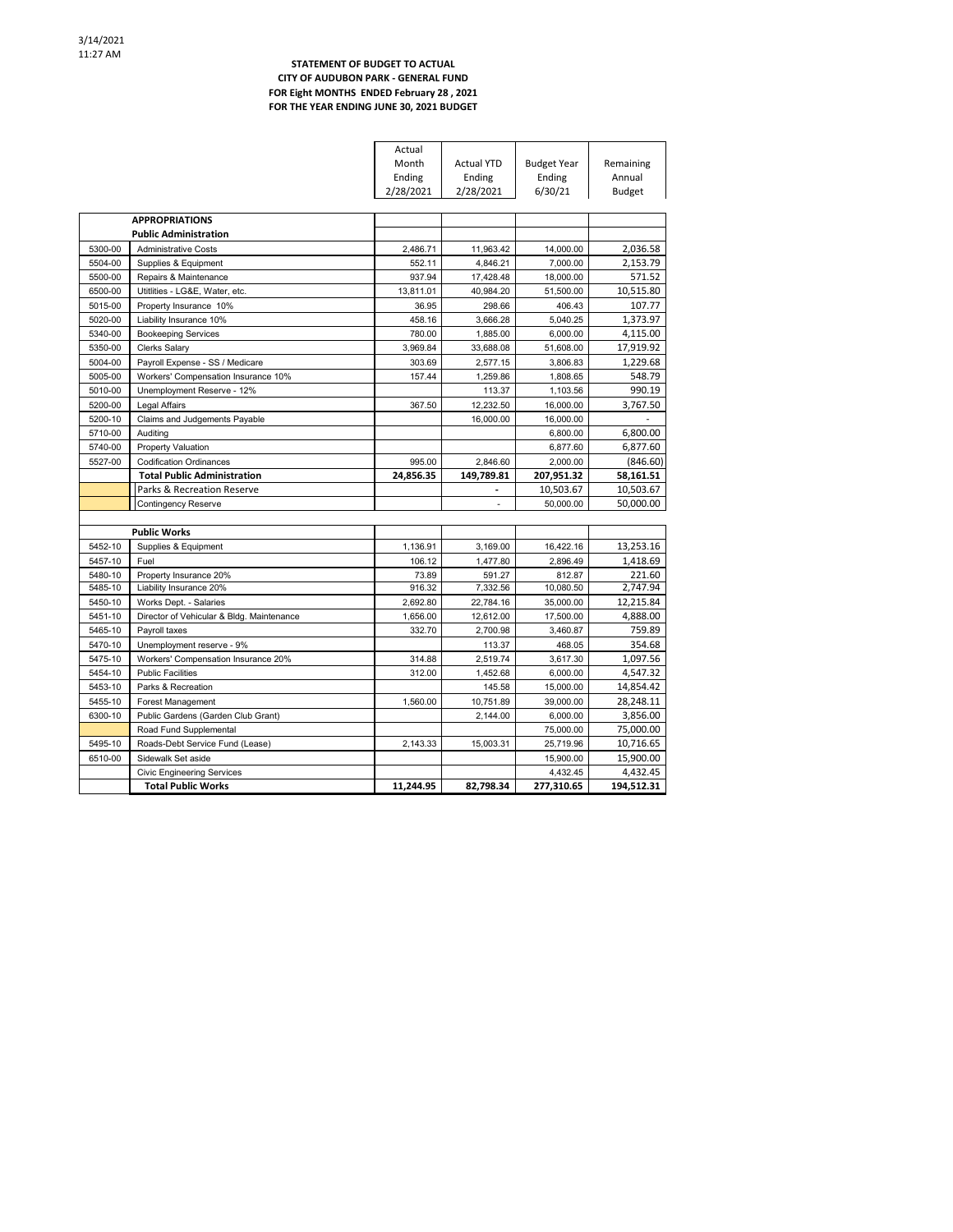### **STATEMENT OF BUDGET TO ACTUAL CITY OF AUDUBON PARK - GENERAL FUND FOR Eight MONTHS ENDED February 28 , 2021 FOR THE YEAR ENDING JUNE 30, 2021 BUDGET**

|                      |                                     | Actual    |                   |                    |            |
|----------------------|-------------------------------------|-----------|-------------------|--------------------|------------|
|                      |                                     | Month     | <b>Actual YTD</b> | <b>Budget Year</b> | Remaining  |
|                      |                                     | Ending    | Ending            | Ending             | Annual     |
|                      |                                     | 2/28/2021 | 2/28/2021         | 6/30/21            | Budget     |
| <b>Public Safety</b> |                                     |           |                   |                    |            |
|                      | <b>Administrative Costs</b>         |           |                   | 2,500.00           | 2,500.00   |
| 6130-20              | Supplies                            | 349.76    | 1.857.82          | 4.000.00           | 2,142.18   |
| 6140-20              | Equipment                           | 1,113.60  | 34,431.61         | 38.500.00          | 4,068.39   |
| 6110-20              | Fuel                                | 1.322.83  | 8,672.97          | 14.000.00          | 5,327.03   |
| 6100-20              | Maintenance                         | 2.255.61  | 9,025.24          | 11.000.00          | 1,974.76   |
| 6175-20              | Property Insurance 70%              | 258.61    | 2,069.47          | 2,845.05           | 775.58     |
| 6180-20              | Liability Insurance 70%             | 3,471.79  | 25.928.62         | 35,281.77          | 9,353.15   |
| 6185-20              | Auto Insurance                      |           | 1,767.52          |                    | (1,767.52) |
| 6150-20              | <b>Public Safety Salaries</b>       | 24,665.60 | 225,619.55        | 347,062.61         | 121,443.06 |
| 6160-20              | Payroll Taxes                       | 1.988.91  | 18,075.83         | 26.000.00          | 7,924.17   |
| 6170-20              | Workers' Compensation Insurance 70% | 1,102.09  | 8,819.22          | 12,660.57          | 3,841.35   |
| 6165-20              | Unemployment Reserve - 79%          |           | 718.06            | 4.300.00           | 3,581.94   |
| 6162-00              | Court Pav                           |           |                   | 500.00             | 500.00     |
| 6155-20              | <b>KLEFPF/KACP Accreditation</b>    | 1,333.32  | 10,666.56         | 16.000.00          | 5,333.44   |
| 6195-20              | COVID-19 Contingency Reserve        |           | 414.95            | 1,000.00           | 585.05     |
|                      | <b>Total Public Safety</b>          |           | 348,067.42        | 515,650.00         | 167,582.58 |
|                      |                                     |           |                   |                    |            |
|                      | <b>TOTAL APPROPRIATIONS</b>         | 73,963.42 | 580,655.57        | 1,061,415.64       | 480,760.07 |

**Note:**

**Quarterly Payments include: Unemployment Insurance**

**Worker's Compensation audit and final payment settlement occurs after the fiscal year end**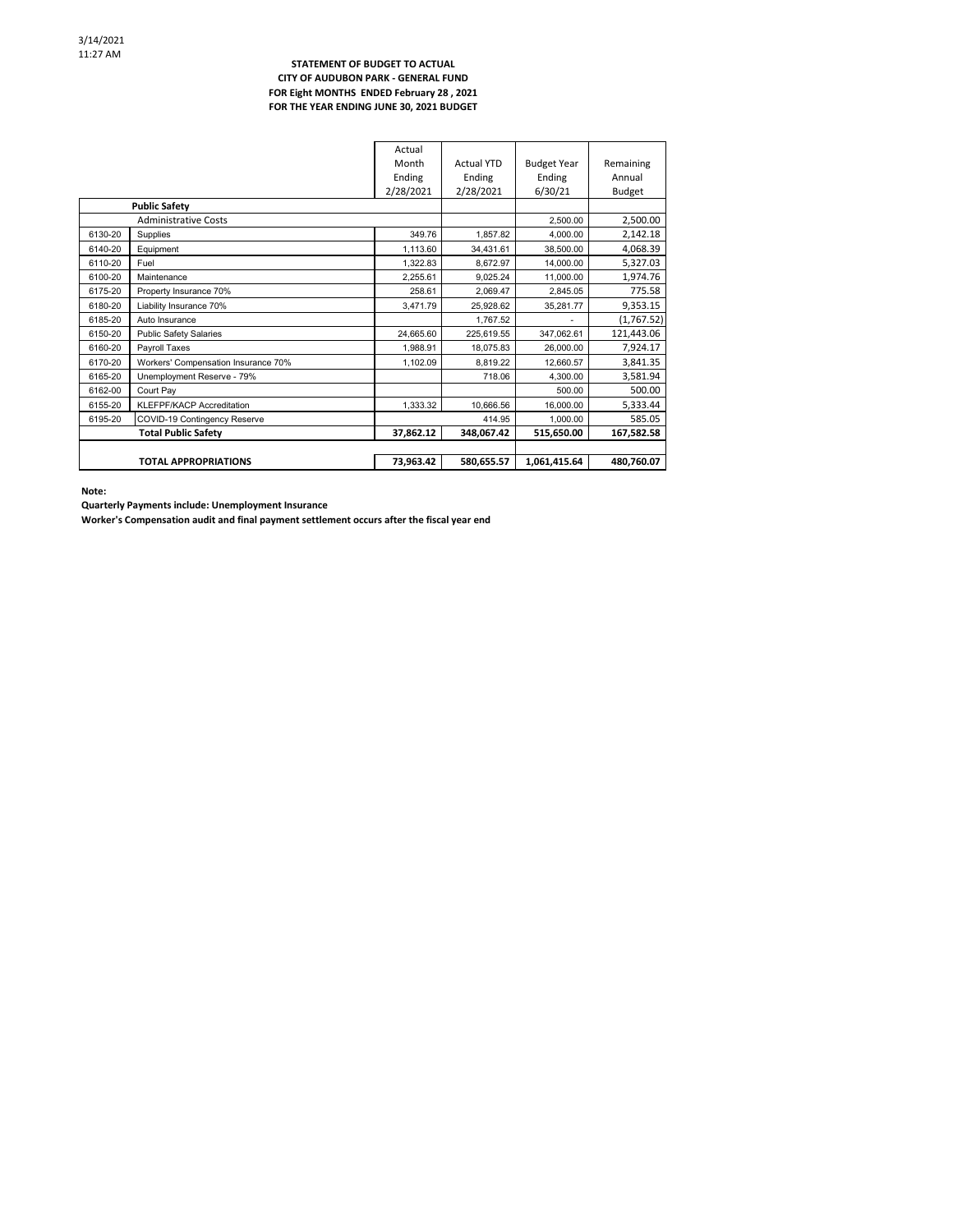# **BUDGET TO ACTUAL ANALYSIS CITY OF AUDUBON PARK - SANITATION FUND FOR THE YEAR ENDING JUNE 30, 2021 BUDGET FOR Eight MONTHS ENDED FEBRUARY 28,, 2021**

|         |                                  | Actual    |                   |                    |               |
|---------|----------------------------------|-----------|-------------------|--------------------|---------------|
|         |                                  | Month     | <b>Actual YTD</b> | <b>Budget Year</b> | Remaining     |
|         |                                  | Ending    | Ending            | Ending             | Annual        |
|         |                                  | 2/28/2021 | 2/28/2021         | 6/30/2021          | <b>Budget</b> |
|         | <b>RESOURCES</b>                 |           |                   |                    |               |
| FY 2021 | Beginning storm damage reserve   |           |                   | 56,931.86          | 56,931.86     |
| 4329-21 | Waste Mgmt Fee                   |           | 101,467.45        | 125,851.80         | 24,384.35     |
|         | <b>TOTAL RESOURCES</b>           |           | 101,467.45        | 182,783.66         | 81,316.21     |
|         |                                  |           |                   |                    |               |
|         | <b>APPROPRIATIONS</b>            |           |                   |                    |               |
| 6600-40 | <b>Waste Collection Contract</b> | 10,373.15 | 83,783.51         | 125,851.80         | 42,068.29     |
| 6602-40 | <b>Storm Damage</b>              |           | 5,000.00          | 56,931.86          | 51,931.86     |
|         |                                  |           |                   |                    |               |
|         | <b>TOTAL APPROPRIATIONS</b>      | 10,373.15 | 88,783.51         | 182,783.66         | 94,000.15     |